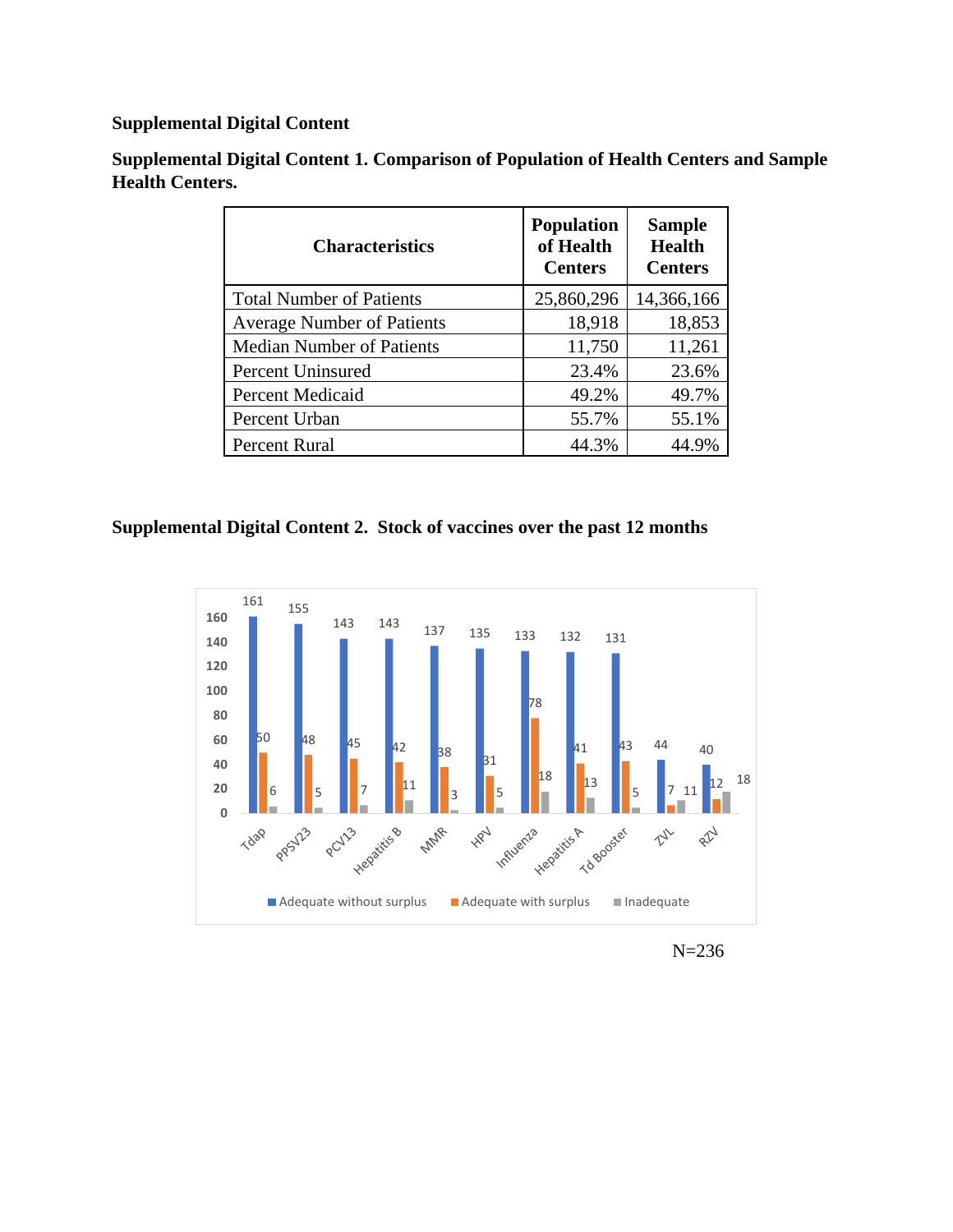

## **Supplemental Digital Content 3. Percentages for Opportunities when Vaccines are Offered**

N=219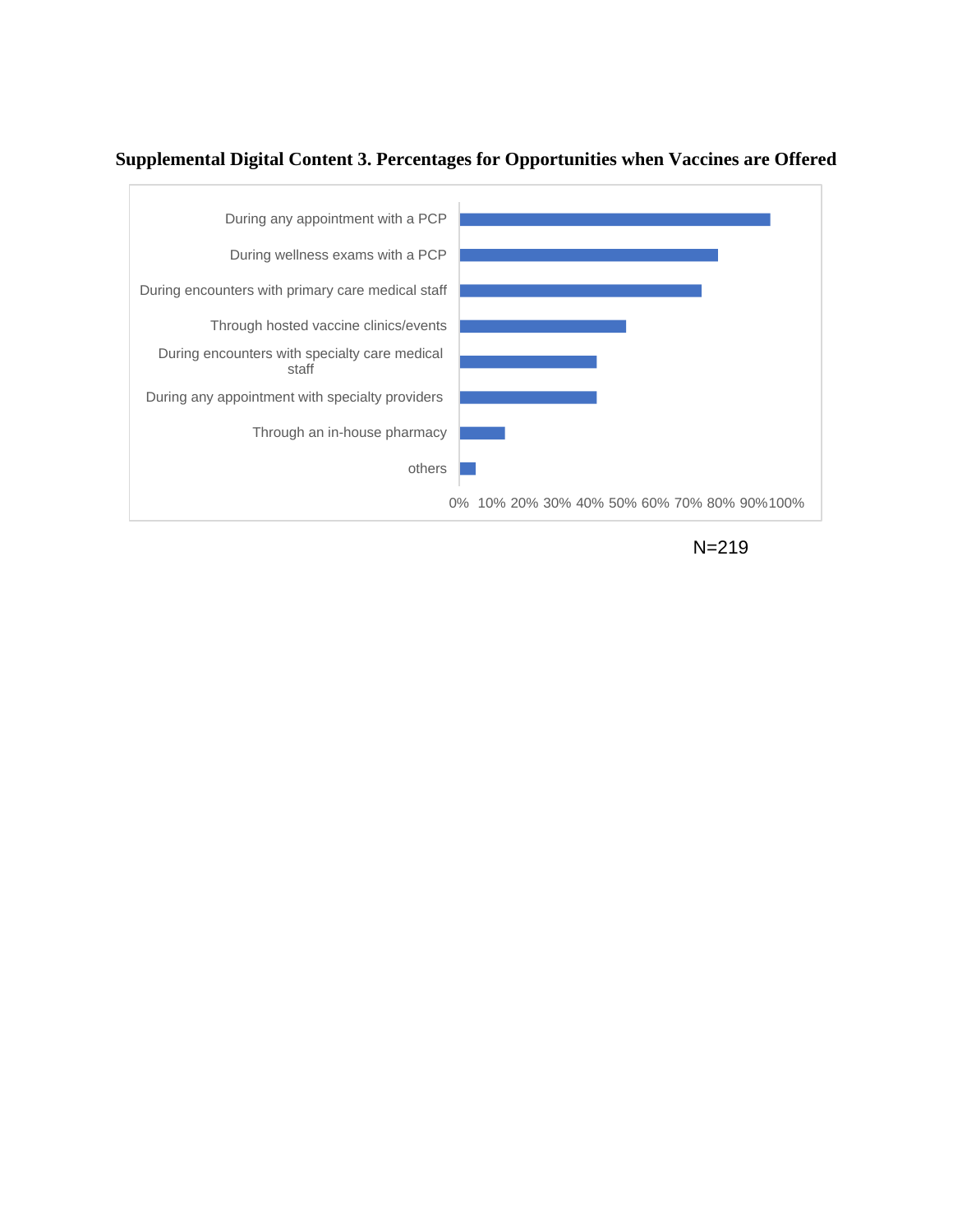**Supplemental Digital Content 4. Proportion of Staff Performing Vaccine-related Activities**

| Item                                                  | All staff<br>provide | Physicians | Pharmacists | <b>Assistants/Nur</b><br>Practitioners<br>Physician<br>$\mathbf{s}\mathbf{e}$ | Nurses | Assistants<br>Medical | Non-medical<br><b>Staff</b> |
|-------------------------------------------------------|----------------------|------------|-------------|-------------------------------------------------------------------------------|--------|-----------------------|-----------------------------|
| <b>Provide patient</b><br>vaccination<br>education    | 25%                  | 67%        | 26%         | 67%                                                                           | 73%    | 57%                   | 4%                          |
| <b>Provide staff</b><br>vaccination<br>education      | 19%                  | 69%        | 26%         | 60%                                                                           | 67%    | 30%                   | 5%                          |
| <b>Assess vaccination</b><br>status                   | 19%                  | 72%        | 14%         | 71%                                                                           | 72%    | 60%                   | 6%                          |
| <b>Recommend</b><br>vaccinations                      | 18%                  | 78%        | 22%         | 73%                                                                           | 66%    | 44%                   | 3%                          |
| <b>Administer</b><br>vaccinations                     | 4%                   | 62%        | 20%         | 66%                                                                           | 91%    | 77%                   | 1%                          |
| <b>Refer patients to</b><br>other providers           | 18%                  | 67%        | 14%         | 59%                                                                           | 45%    | 30%                   | 8%                          |
| Follow-up with<br>patient on referrals                | 17%                  | 31%        | 5%          | 25%                                                                           | 39%    | 39%                   | 12%                         |
| <b>Document</b><br>vaccinations in<br>patient records | 14%                  | 60%        | 15%         | 51%                                                                           | 67%    | 68%                   | 6%                          |
| <b>Document</b><br>vaccinations in IIS                | 7%                   | 26%        | 10%         | 23%                                                                           | 65%    | 53%                   | 5%                          |

N=218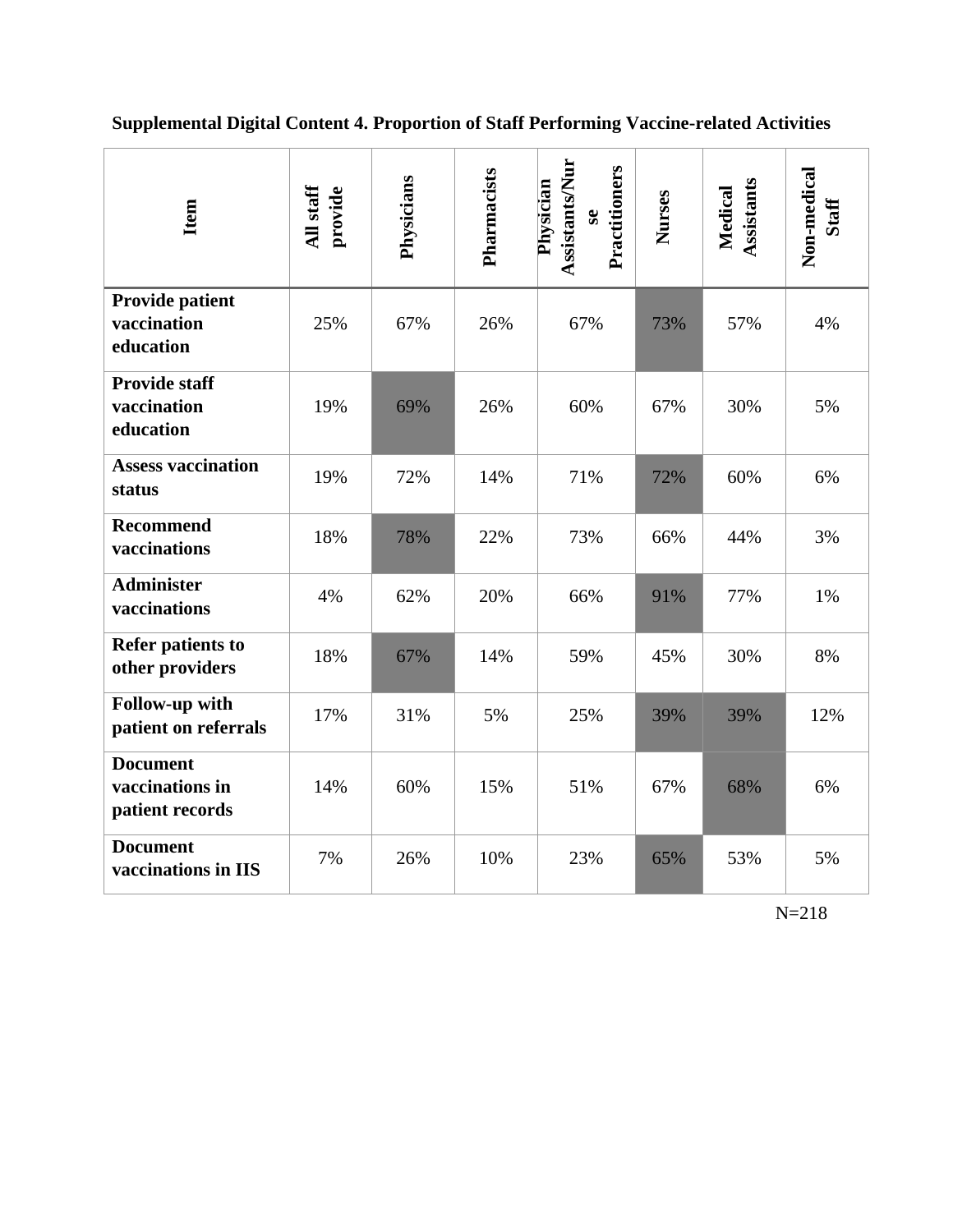**Supplemental Digital Content 5. Percentages for Respondents' Perceptions of Policy Recommendations**

| <b>Suggested systemic</b><br>improvements                                                                                                    | <b>Extremely or Very</b><br>Important $(\% )$ | <b>Moderately or Slightly</b><br>Important $(\% )$ | <b>Not Important</b><br>(%) |
|----------------------------------------------------------------------------------------------------------------------------------------------|-----------------------------------------------|----------------------------------------------------|-----------------------------|
| <b>Standardized</b><br>collection of patient<br>information for<br>accurate<br>identification of IIS<br>records (full name,<br>accurate DOB) | 95                                            | 5                                                  | $\boldsymbol{0}$            |
| <b>Full EHR and IIS</b><br>integration (no<br>separate platform<br>to report or query<br>vaccination records)                                | 93                                            | 7                                                  | $\boldsymbol{0}$            |
| <b>Bi-directional</b><br>querying and<br>reporting of records<br>between EHRs and<br><b>IIS</b>                                              | 91                                            | 9                                                  | $\boldsymbol{0}$            |
| <b>National Standards</b><br>for State IISs                                                                                                  | 86                                            | 14                                                 | $\overline{0}$              |
| <b>State Policy</b><br><b>Requiring</b><br><b>Reporting for all</b><br><b>Vaccines to</b><br>an IIS                                          | 86                                            | 13                                                 | $\mathbf{1}$                |
| Ability to bill for<br>vaccination-only<br>patient visits across<br>all payers                                                               | 85                                            | 14                                                 | $\mathfrak{2}$              |
| <b>Standardized</b><br>practices across<br>vaccine vendors for<br>all adult vaccines                                                         | 80                                            | 19                                                 | 1                           |